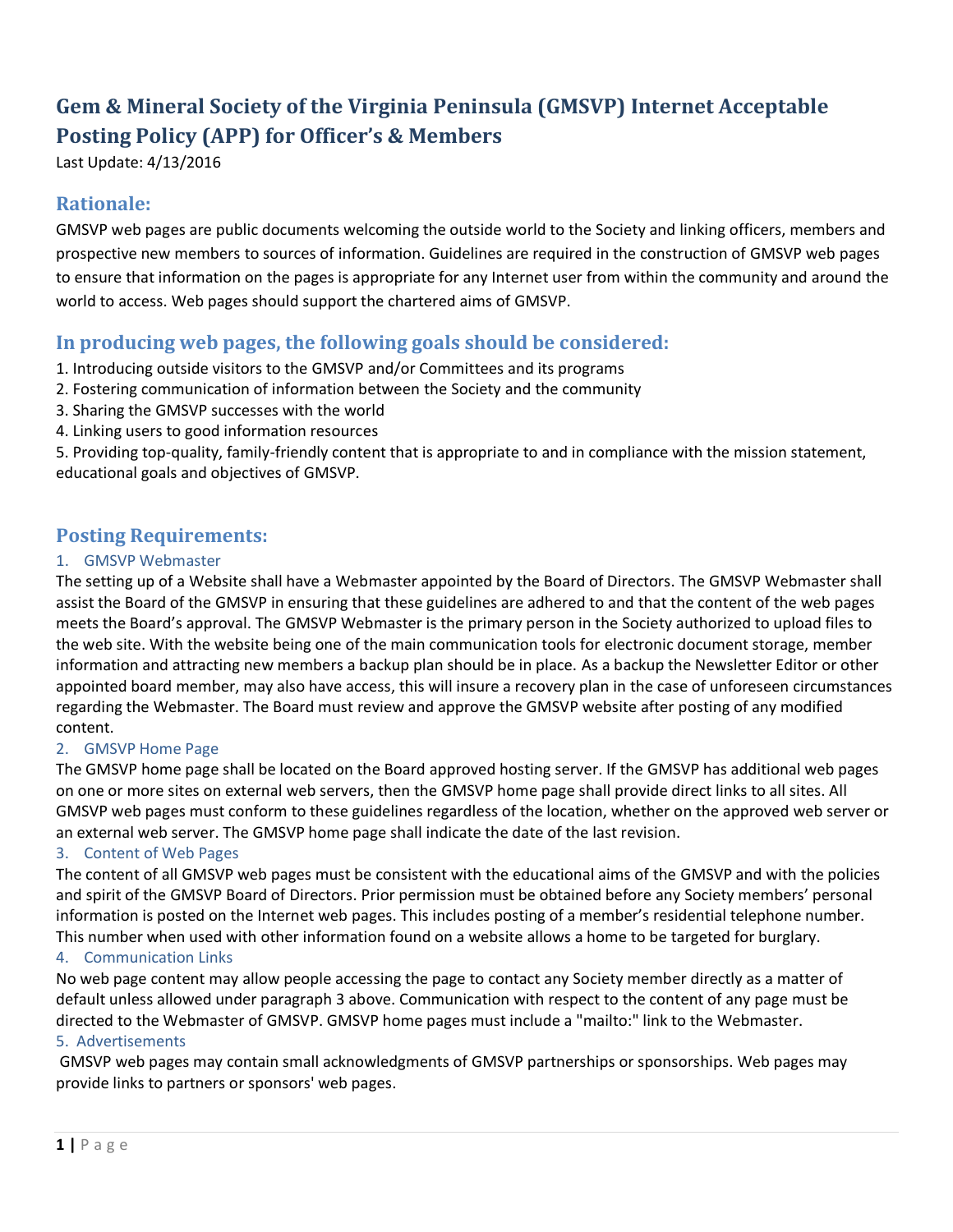#### 6. External Links

All links connecting to external sites must be approved by the GMSVP Webmaster, and are subject to final approval by the Board; this includes separate member web pages hosted on external servers.

#### 7. Identification of Minors/Juniors

For a minor/junior member full name and/or information about the junior to appear on any GMSVP web page, GMSVP must obtain parental permission. Only topic, event or first name may be used to identify minor/junior member work. A minor/junior's full name or email address may NEVER appear on a web page. Work may include but is not limited to; artwork, graphic design, written documents, multimedia presentations, projects, etc… Filenames for pages and images should be checked to ensure that full names do not appear there, e.g., marysmith.gif, jimpaul.html.

#### 8. Affiliated Clubs/Federation Member Home Pages

Only the GMSVP Webmaster will verify and post the web pages of affiliated clubs/federations within the GMSVP, any other clubs/federations non-affiliated to the GMSVP will be dismissed and not linked.

#### 9. Respecting Copyright

Copyright must be respected. The author of the web page must not use copyrighted materials without permission. This includes icons and "buttons", images, background watermarks, sounds and video.

#### 10. Claiming Copyright

The author for his/her own original work may claim copyright.

# **Restrictions: Society Members are Precluded from:**

1. Posting, linking to or sending any transmissions or files constituting or encouraging conduct that would constitute a criminal offense, giving rise to civil liability, or otherwise violating any local, state, national or international law, including without limitation the U.S. export control laws and regulations.

2. Posting or transmitting any information or software that contains a virus, worm, malware, cancelbot or other harmful component.

3. Uploading, posting, publishing, transmitting, reproducing, distributing or participating in the transfer or sale of any information, software or other material obtained through the Internet which is protected by copyright or other proprietary right or derivative works with respect thereto, without obtaining permission of the copyright owner or right holder.

4. Abusing or fraudulently using the Web Posting Service in any way not specifically set forth above.

5. Chain letters are not allowed to be posted.

6. Irresponsible postings that result in large numbers of complaints to GMSVP Administration will result in posting privileges being disabled.

7. Illegal postings, such as harassment, pornography or copyrighted software or other data (such as mp3 sound files) are grounds for immediate termination of the user's web-posting privileges and/or website update access, and will result in subsequent disciplinary action and/or prosecution. Any disregard for the above conditions may result in your website update access privileges being disabled, along with any and all other appropriate District, local, state, national and international actions including prosecution of all involved perpetrators.

## **Web Page Posting Ethics:**

Before posting any material on the web, ask yourself this question: Would I put this in a local or national newspaper for anyone to read? If you answered "no", then it doesn't belong on a web page.

## **Penalties and Disciplinary Actions for APP Violations:**

Violations of the GMSVP Acceptable Posting Policy (APP) are treated as violations of the GMSVP Operating Regulations and qualify the offender for any and all appropriate actions and punishments as set forth in the Operating Regulations, including suspension and/or expulsion of membership.